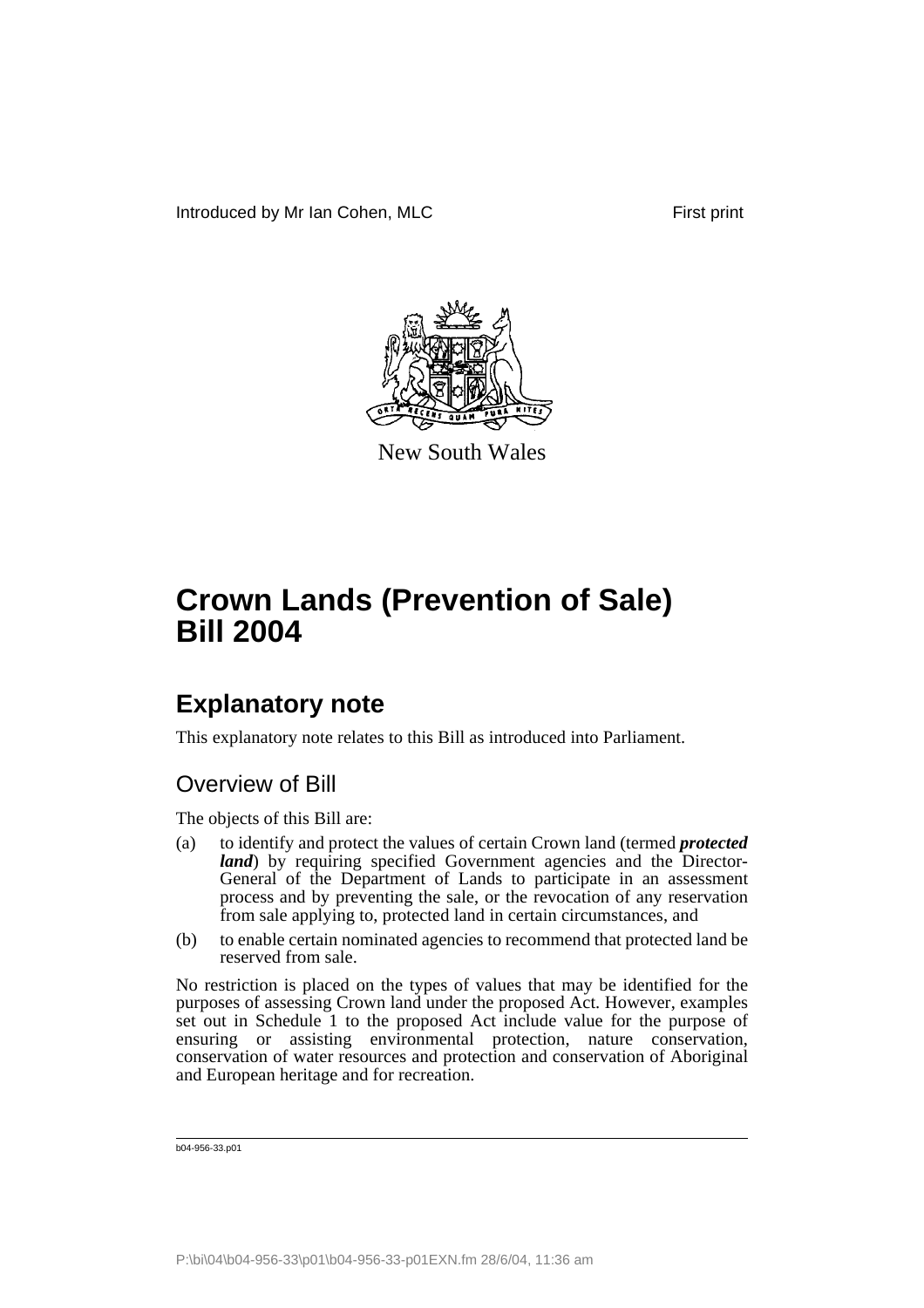Explanatory note

The proposed Act operates retrospectively by rendering void any dealings of specified kinds with protected land that may occur after the date of introduction of this Bill into the Legislative Council.

## Outline of provisions

## **Part 1 Preliminary**

**Clause 1** sets out the name (also called the short title) of the proposed Act.

**Clause 2** provides for the commencement of the proposed Act on the date of assent.

**Clause 3** defines certain words and expressions used in the proposed Act. *The agencies* are defined to mean the Commissioner of the Soil Conservation Service, the Department of Infrastructure, Planning and Natural Resources, the Department of Environment and Conservation, the Department of Primary Industries, the Heritage Council, local councils and the Department of Aboriginal Affairs. The Minister referred to in the proposed Act is the Minister administering the *Crown Lands Act 1989* and the Director-General of the Department is the Director-General of the Department of Lands.

**Clause 4** sets out the objects of the proposed Act which are as stated above.

**Clause 5** identifies the land to which the proposed Act applies. This land is referred to in the proposed Act as *protected land* and consists of Crown land:

- (a) in the Eastern and Central Division of the State that is leased and would otherwise be available for purchase under the *Crown Lands (Continued Tenures) Act 1989*, or
- (b) that is the subject of a wilderness proposal under the *Wilderness Act 1987*, or
- (c) that is entered in the Register of the National Estate kept under the *Australian Heritage Council Act 2003* of the Commonwealth, or
- (d) that is declared World Heritage property within the meaning of the *Environment Protection and Biodiversity Conservation Act 1999* of the Commonwealth (being property listed in the World Heritage List maintained under the Convention for the Protection of the World Cultural and Natural Heritage or property declared by the Minister for the Environment and Heritage under section 14 of that Act to be declared World Heritage property), or
- (e) that is remnant native vegetation, or
- (f) that is a travelling stock reserve.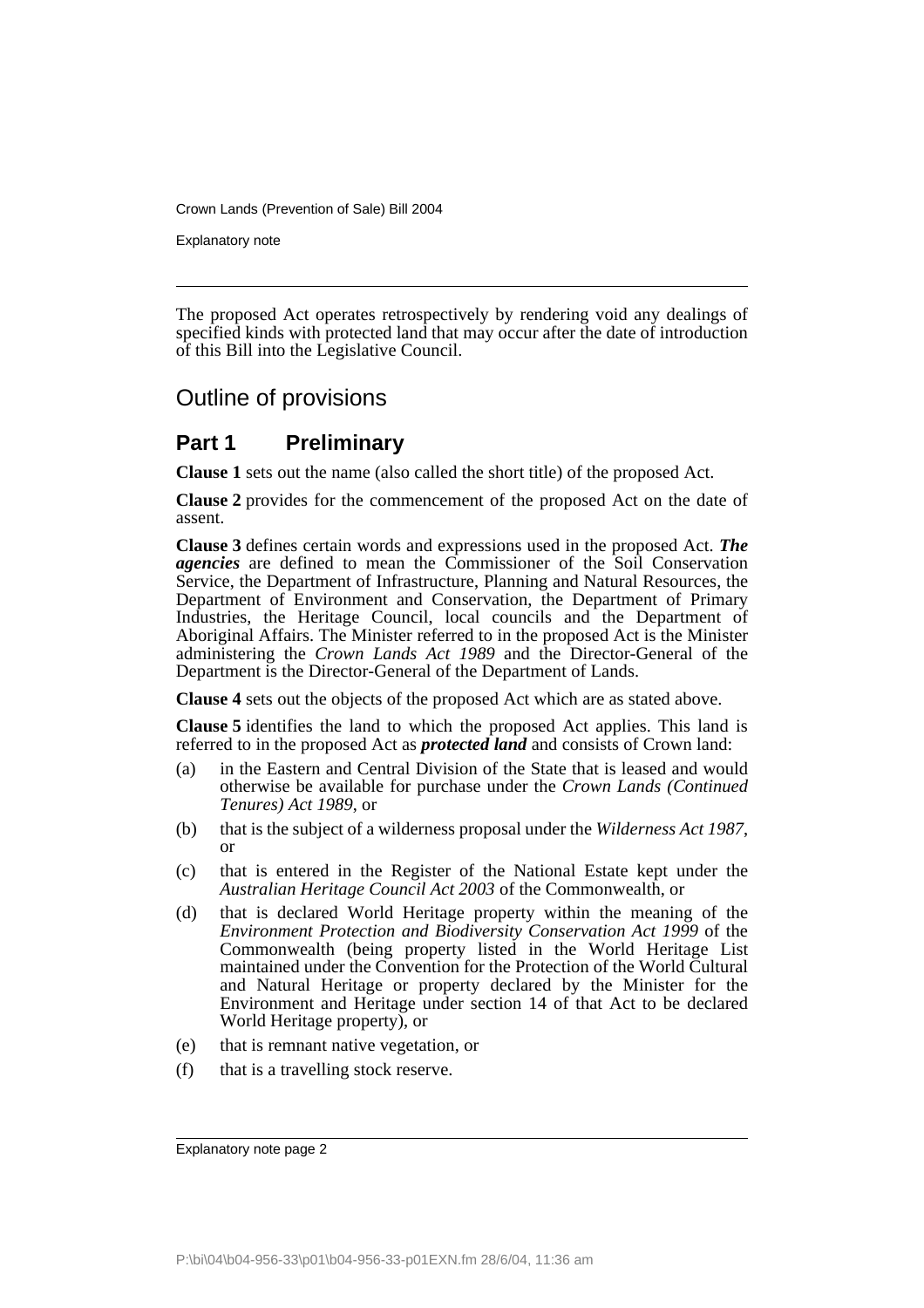Explanatory note

**Clause 6** provides that the proposed Act is to have effect despite the provisions of any other Act.

### **Part 2 Restrictions on, and assessment of values of, protected land**

**Clause 7** provides that the Minister must not sell, grant an application to purchase, or revoke a reservation from sale applying to, protected land unless the requirements of the proposed Act have been complied with and the sale, granting of the application or the revocation is not prevented by an objection to the sale, grant or revocation made by an agency under either the proposed Act or the *Forestry Act 1916*.

**Clause 8** provides that the Director-General must give each agency notice of any proposed sale of, application to purchase, or revocation of a restriction from sale applying to, protected land.

**Clause 9** requires that the notice must adequately identify the protected land to which it applies.

**Clause 10** requires the Director-General of the Department to give public notification of the notice given to the agencies under clause 8.

**Clause 11** enables the Director-General of the Department of Environment and Conservation to object to the proposed sale or revocation of the reservation from sale within a specified time.

**Clause 12** confers a similar right on the Department of Primary Industries and also makes it clear that the existing entitlement of the Department of Primary Industries to make objections to the sale of Crown land under the *Forestry Act 1916* is unaffected.

**Clause 13** requires the Director-General of the Department to inform other agencies as soon as practicable after an objection is made under clause 11 or 12 by the Director-General of the Department of Environment and Conservation or the Department of Primary Industries.

**Clause 14** requires each of the agencies, if neither the Director-General of the Department of Environment and Conservation nor the Department of Primary Industries have lodged an objection, to provide the Director-General of the Department with a report commenting on the values of protected land, including values of a kind referred to in Schedule 1 to the proposed Act, or a certificate certifying that the agency believes that the values of protected land are of insufficient significance to justify the agency objecting to its sale or to the revocation of a reservation from sale applying to it.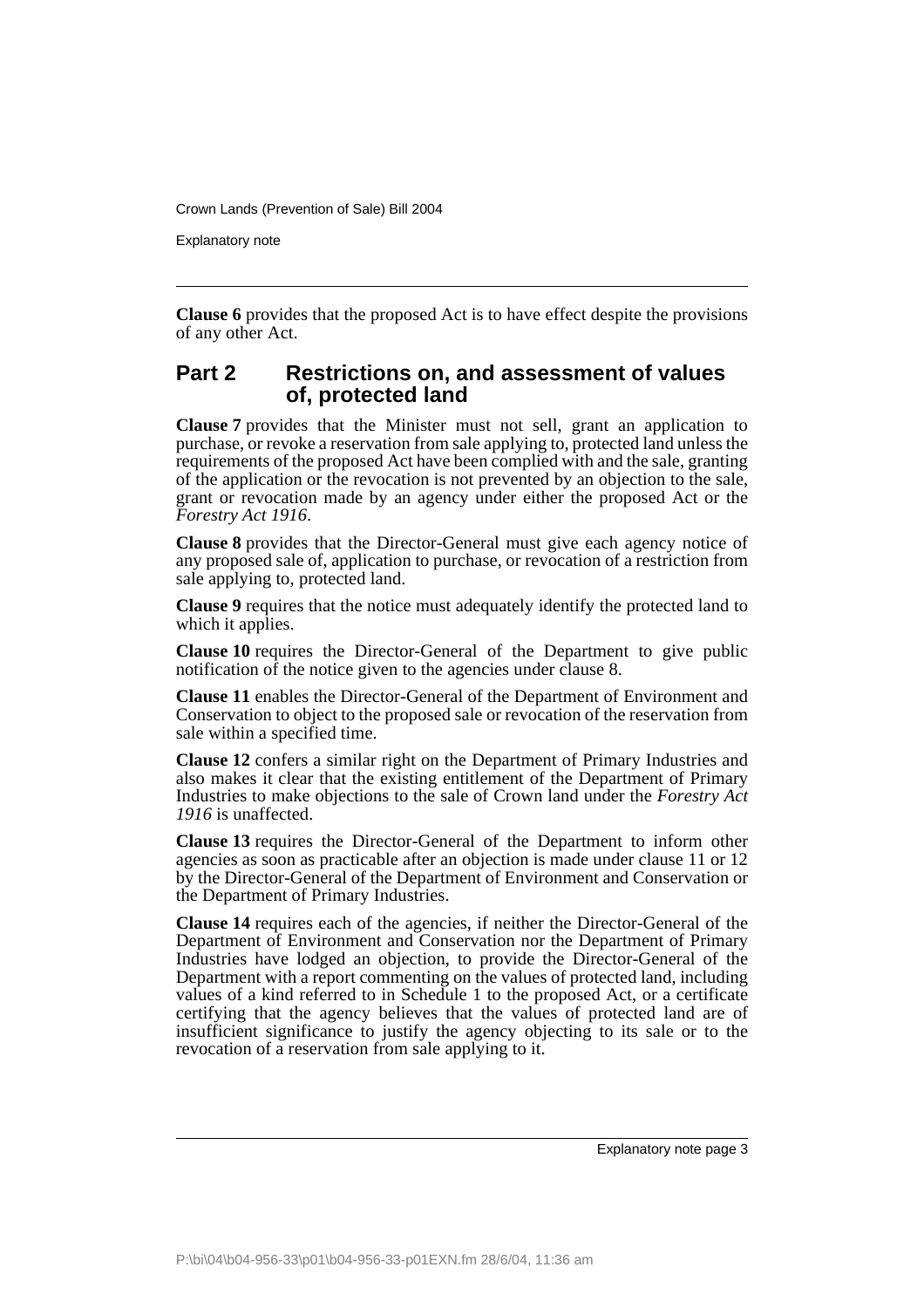Explanatory note

**Clause 15** states that reports and certificates provided to the Director-General of the Department are to be available for public inspection.

**Clause 16** imposes on the Director-General of the Department an obligation to assess, and prepare an assessment report on, the values of protected land. In making the assessment, the Director-General is to have regard to reports or certificates concerning the protected land provided by the agencies and to any assessment of its capabilities made under the *Crown Lands Act 1989*.

**Clause 17** requires the Director-General of the Department to complete, and to give notice of completion of, an assessment report in a specified time. The Minister is also to cause a copy of the assessment report to be tabled in each House of Parliament.

**Clause 18** provides that, in a specified time after publication of a notice of completion of an assessment report, any of the agencies, including the Director-General of the Department of Environment and Conservation and the Department of Primary Industries, may object to the sale of, granting of an application to purchase, or the revocation of a reservation from sale applying to, protected land.

**Clause 19** states that if an objection is made, any purported sale of, granting of an application to purchase, or revocation of a reservation from sale applying to, protected land is void. No further proposal for sale, application to purchase or application for revocation of a reservation from sale applying to the land concerned may be considered or dealt with, under the proposed Act, until 5 years after the date on which a proposal or application in respect of it was last refused.

**Clause 20** requires an agency making an objection to give public notice of the objection.

**Clause 21** entitles a member of the public to obtain a copy of an objection from the agency making it.

### **Part 3 Miscellaneous**

**Clause 22** enables agencies to recommend that protected land be reserved from sale.

**Clause 23** requires the Director-General of the Department to make material relating to protected land available for public inspection.

**Clause 24** enables the Director-General of the Department to delegate functions to any person employed in the Department.

**Clause 25** enables persons to seek to remedy or restrain a breach of the proposed Act by taking proceedings in the Land and Environment Court even though they would otherwise have no standing to do so.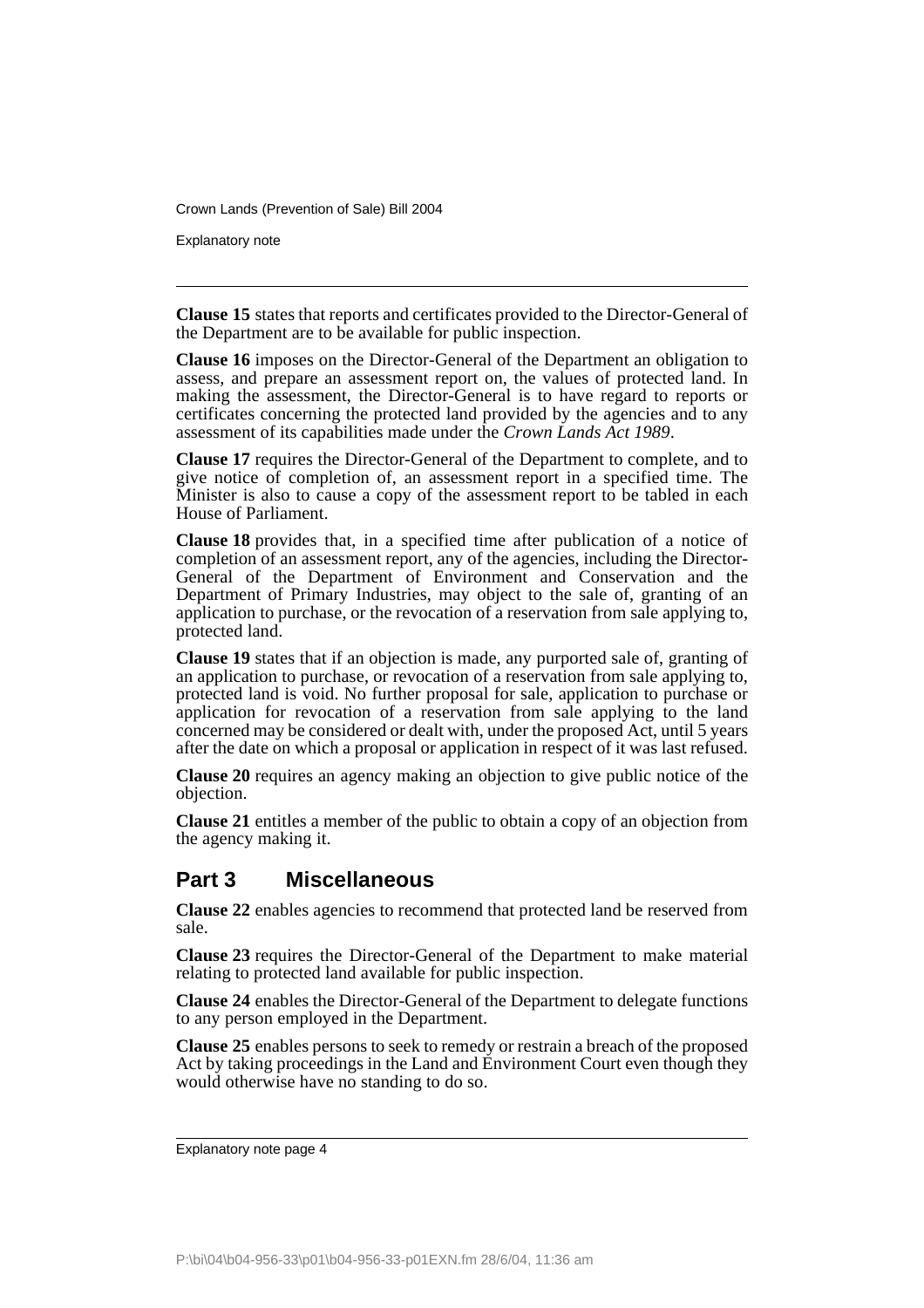Explanatory note

**Clause 26** contains provisions of a transitional nature relating to dealings with protected land that may occur between the date of introduction of this Bill into the Legislative Council and the date on which the Bill receives assent. Any dealings of a specified kind with protected land that occur after the introduction of the Bill are stated to be void.

**Clause 27** is a regulation-making power.

**Clause 28** makes consequential amendments to the *Land and Environment Court Act 1979*.

## **Schedule 1 Values**

**Schedule 1** provides examples of the kinds of values to be taken into account by the agencies and the Director-General of the Department in assessing protected land.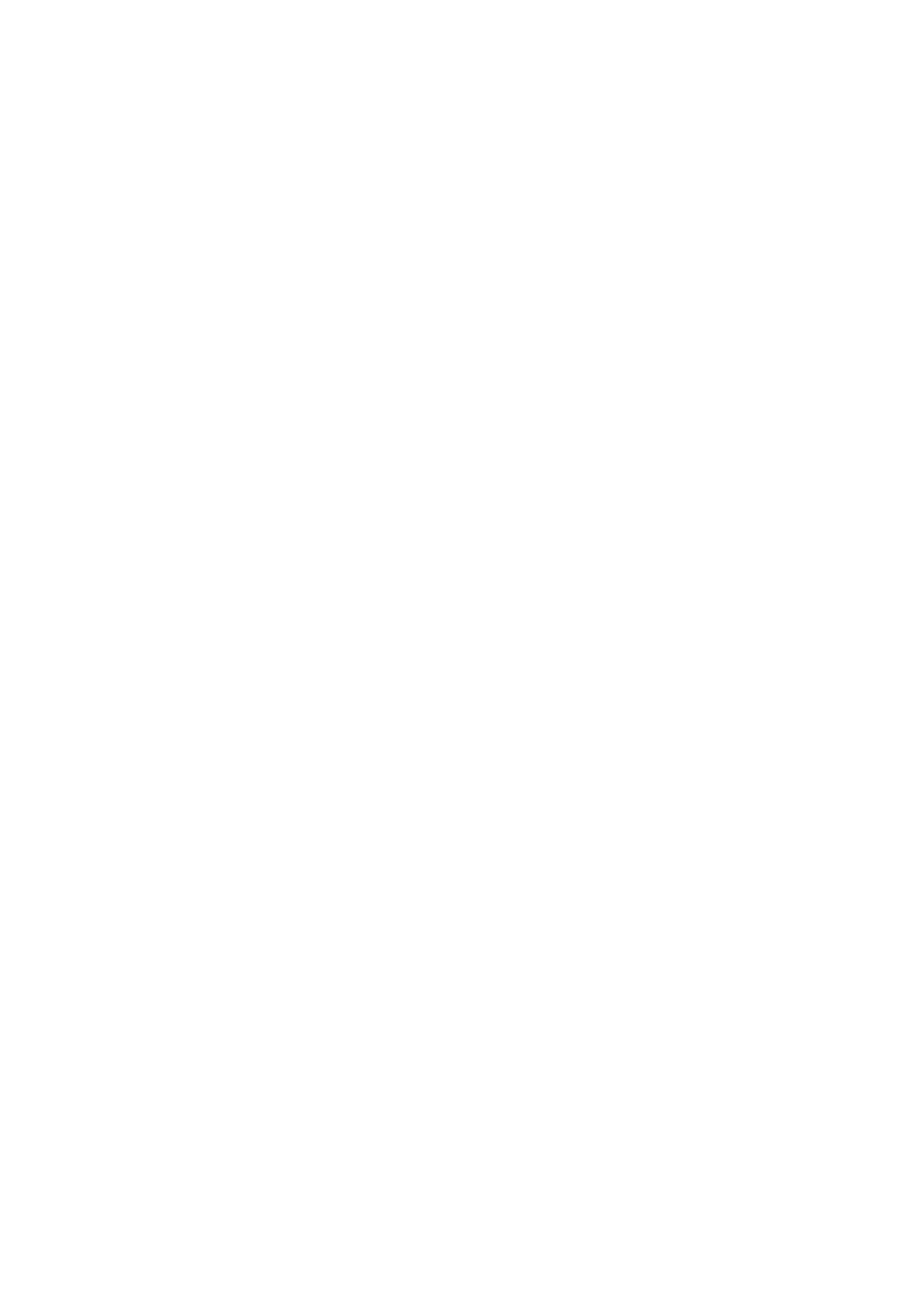Introduced by Mr Ian Cohen, MLC First print



New South Wales

# **Crown Lands (Prevention of Sale) Bill 2004**

## **Contents**

|        |    |                                                                                                | Page |
|--------|----|------------------------------------------------------------------------------------------------|------|
| Part 1 |    | <b>Preliminary</b>                                                                             |      |
|        | 1  | Name of Act                                                                                    | 2    |
|        | 2  | Commencement                                                                                   | 2    |
|        | 3  | Definitions                                                                                    | 2    |
|        | 4  | Objects of this Act                                                                            | 3    |
|        | 5  | Land to which this Act applies: "protected land"                                               | 3    |
|        | 6  | Effect of this Act                                                                             | 4    |
| Part 2 |    | Restrictions on, and assessment of values of,<br>protected land                                |      |
|        | 7  | Restriction on sale of, or revocation of reservations from sale<br>applying to, protected land | 5    |
|        | 8  | Notice of proposed sale or revocation of reservation from sale 5                               |      |
|        | 9  | Description of land in notice                                                                  | 5    |
|        | 10 | Public notification that a notice has been given                                               | 5    |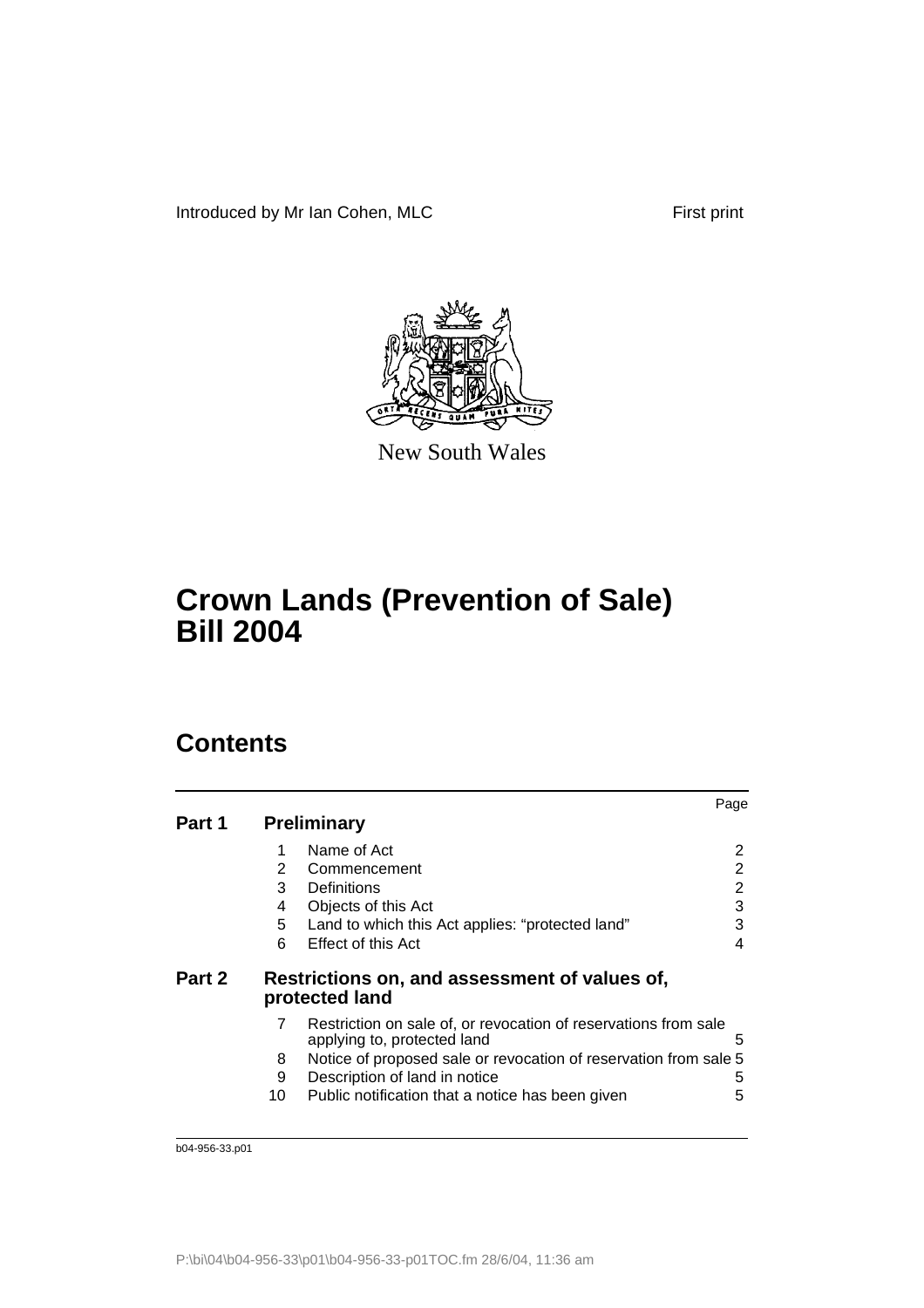**Contents** 

|                   |    |                                                                                                                                                                | Page           |
|-------------------|----|----------------------------------------------------------------------------------------------------------------------------------------------------------------|----------------|
|                   | 11 | <b>Objection: Department of Environment and Conservation</b>                                                                                                   | 6              |
|                   | 12 | <b>Objection: Department of Primary Industries</b>                                                                                                             | 6              |
|                   | 13 | Notice of objections to agencies                                                                                                                               | 6              |
|                   | 14 | Agencies to provide Director-General of Department with<br>reports or certificates for assessment purposes                                                     | 6              |
|                   | 15 | Public access to reports and certificates                                                                                                                      | $\overline{7}$ |
|                   | 16 | Director-General of Department to assess values of protected<br>land                                                                                           | $\overline{7}$ |
|                   | 17 | Assessment report: publication and tabling of notice of<br>completion                                                                                          | $\overline{7}$ |
|                   | 18 | Objections following publication of notice of completion and<br>assessment report                                                                              | 8              |
|                   | 19 | Effect of objections                                                                                                                                           | 8              |
|                   | 20 | Gazette notification of objections                                                                                                                             | 8              |
|                   | 21 | Public access to objections                                                                                                                                    | 8              |
| Part 3            |    | <b>Miscellaneous</b>                                                                                                                                           |                |
|                   | 22 | Agencies may recommend reservation of protected land from<br>sale                                                                                              | 9              |
|                   | 23 | Public access to information concerning protected land                                                                                                         | 9              |
|                   | 24 | Delegation by Director-General of the Department                                                                                                               | 9              |
|                   | 25 | Restraint of breaches of this Act                                                                                                                              | 9              |
|                   | 26 | <b>Transitional arrangements</b>                                                                                                                               | 10             |
|                   | 27 | Regulations                                                                                                                                                    | 10             |
|                   | 28 | Amendment of Land and Environment Court Act 1979<br>No 204 (s 20, Class 4-environmental planning and<br>protection and development contract civil enforcement) | 10             |
|                   |    |                                                                                                                                                                |                |
| <b>Schedule 1</b> |    | Values                                                                                                                                                         | 11             |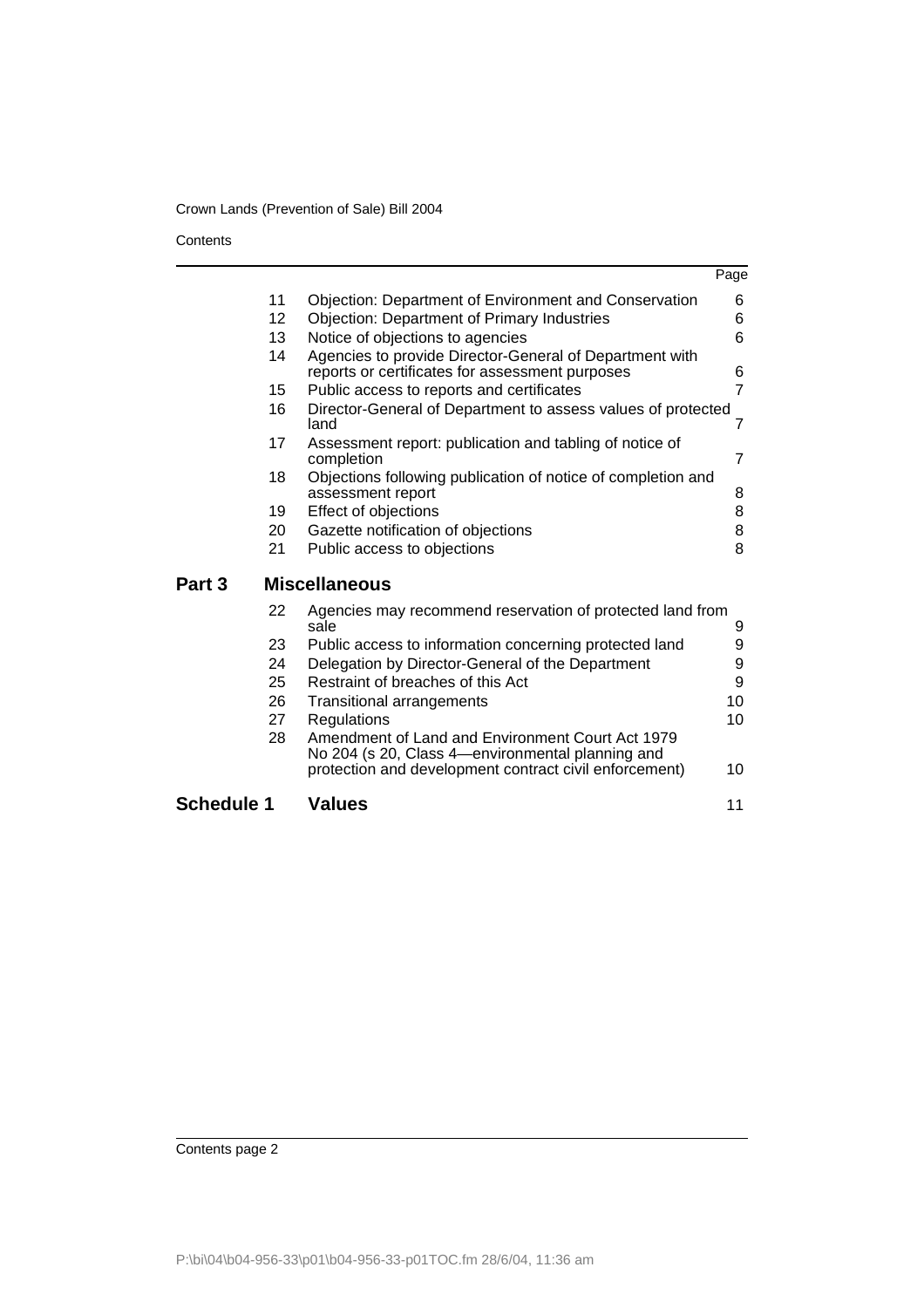

New South Wales

## **Crown Lands (Prevention of Sale) Bill 2004**

No , 2004

### **A Bill for**

An Act to identify and protect the values of certain Crown land by preventing sales of certain land, preventing the revocation of reservations from sale applying to certain land and facilitating the making of reservations from sale in relation to certain land; and for other purposes.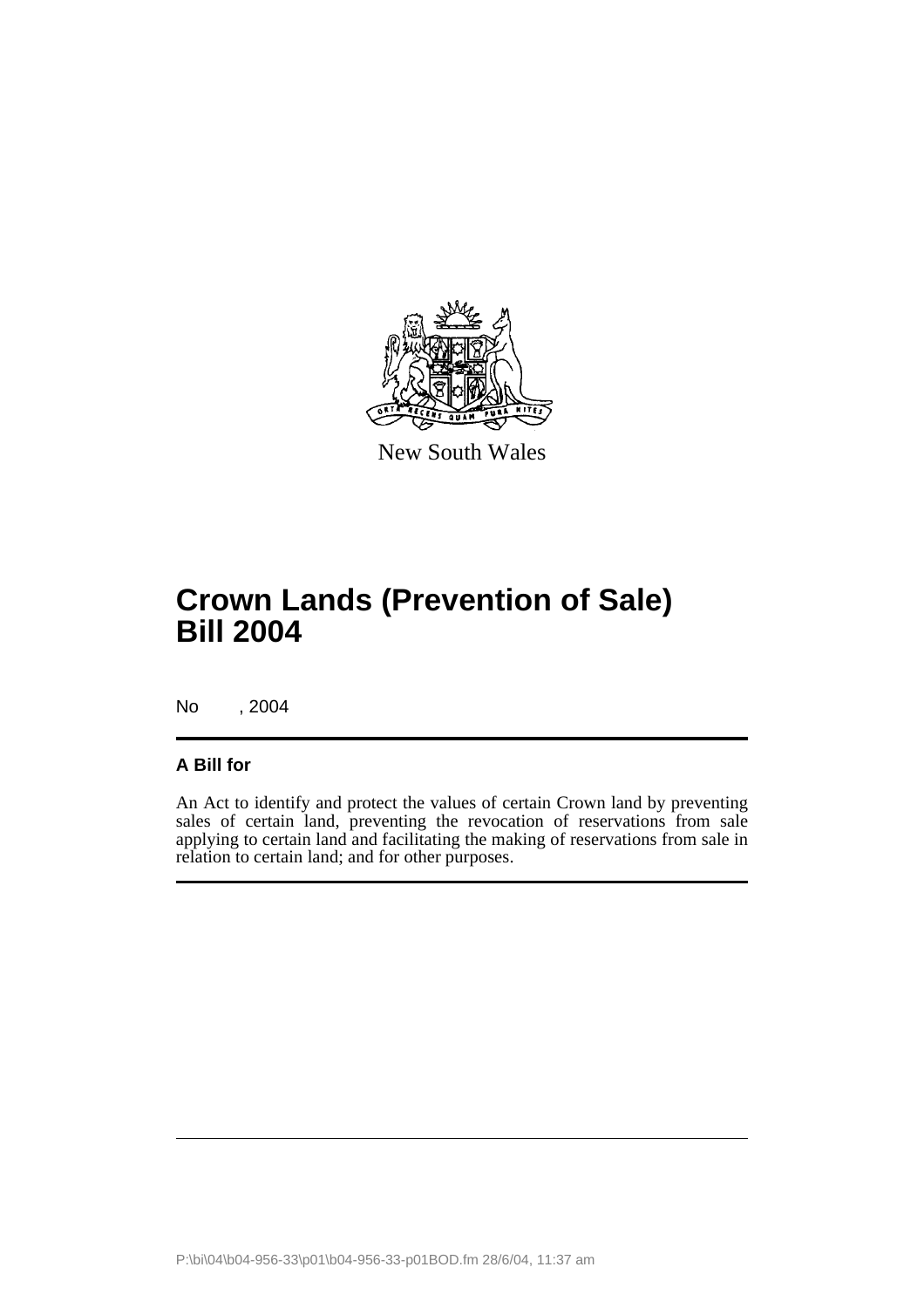| Crown Lands (Prevention of Sale) Bill 2004 |
|--------------------------------------------|
|                                            |

Part 1 Preliminary

<span id="page-9-3"></span><span id="page-9-2"></span><span id="page-9-1"></span><span id="page-9-0"></span>

| The Legislature of New South Wales enacts:<br>Part 1<br><b>Preliminary</b> |     |                                                                                                            | $\mathbf{1}$   |
|----------------------------------------------------------------------------|-----|------------------------------------------------------------------------------------------------------------|----------------|
|                                                                            |     |                                                                                                            | $\overline{2}$ |
| 1                                                                          |     | <b>Name of Act</b>                                                                                         | 3              |
|                                                                            |     | This Act is the Crown Lands (Prevention of Sale) Act 2004.                                                 | $\overline{4}$ |
| $\mathbf{2}$                                                               |     | <b>Commencement</b>                                                                                        | 5              |
|                                                                            |     | This Act commences on the date of assent.                                                                  | 6              |
| 3                                                                          |     | <b>Definitions</b>                                                                                         | $\overline{7}$ |
|                                                                            | (1) | In this Act:                                                                                               | 8              |
|                                                                            |     | <i>assessment report</i> means a report referred to in section 16.                                         | 9              |
|                                                                            |     | <b>Crown land</b> has the same meaning as in the Crown Lands Act 1989.                                     | 10             |
|                                                                            |     | <b>Department</b> means the Department of Lands.                                                           | 11             |
|                                                                            |     | <i>exercise</i> a function includes perform a duty.                                                        | 12             |
|                                                                            |     | <i>function</i> includes power, authority or duty.                                                         | 13             |
|                                                                            |     | <i>notice</i> means a notice under section 8.                                                              | 14             |
|                                                                            |     | <i>protected land</i> means land referred to in section 5.                                                 | 15             |
|                                                                            |     | <i>the agencies</i> means the following:                                                                   | 16             |
|                                                                            |     | the Commissioner of the Soil Conservation Service,<br>(a)                                                  | 17             |
|                                                                            |     | the Department of Infrastructure, Planning and Natural<br>(b)<br>Resources.                                | 18<br>19       |
|                                                                            |     | the Department of Environment and Conservation,<br>(c)                                                     | 20             |
|                                                                            |     | the Department of Primary Industries,<br>(d)                                                               | 21             |
|                                                                            |     | the Heritage Council,<br>(e)                                                                               | 22             |
|                                                                            |     | the local council of an area in which relevant land that is the<br>(f)<br>subject of a notice is situated, | 23<br>24       |
|                                                                            |     | the Department of Aboriginal Affairs.<br>(g)                                                               | 25             |
|                                                                            |     | the Minister means the Minister for the time being administering<br>the Crown Lands Act 1989.              | 26<br>27       |
|                                                                            | (2) | A reference in this Act to protected land is a reference to the whole<br>or any part of protected land.    | 28<br>29       |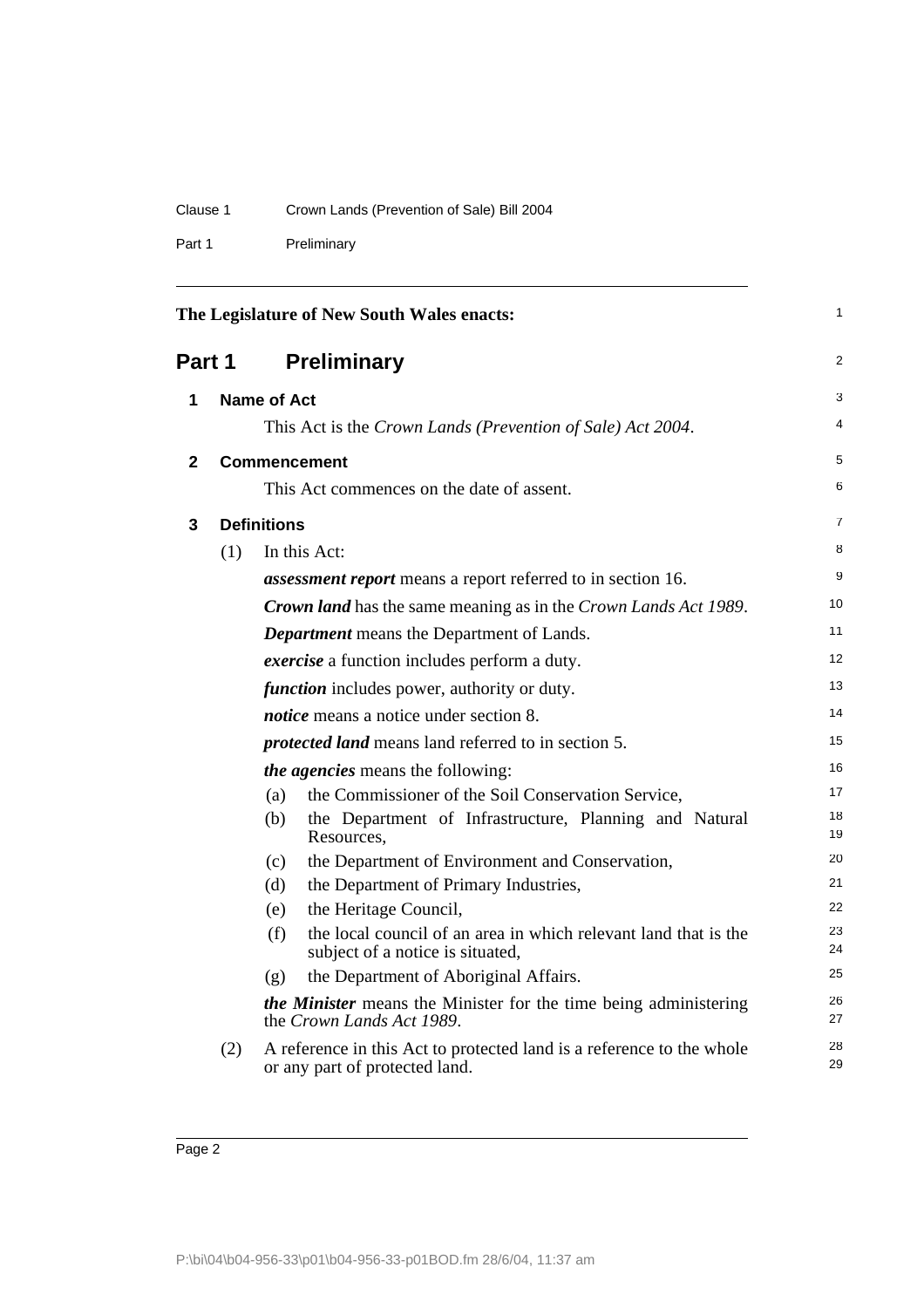Crown Lands (Prevention of Sale) Bill 2004 Clause 4

Preliminary **Part 1** 

<span id="page-10-1"></span><span id="page-10-0"></span>

| 4 | <b>Objects of this Act</b> |                                                                                                                                                                                                                                                                                                                                                                              |
|---|----------------------------|------------------------------------------------------------------------------------------------------------------------------------------------------------------------------------------------------------------------------------------------------------------------------------------------------------------------------------------------------------------------------|
|   |                            | The objects of this Act are:                                                                                                                                                                                                                                                                                                                                                 |
|   | (a)                        | to provide for the identification and protection of the values,<br>including values of the kind specified in Schedule 1, of certain<br>Crown land:                                                                                                                                                                                                                           |
|   |                            | (i)<br>by requiring the Director-General of the Department<br>and the agencies to participate in the identification and<br>assessment of the values of the land, and                                                                                                                                                                                                         |
|   |                            | (ii)<br>by preventing the sale of, or the revocation of a<br>reservation from sale applying to, the land in certain<br>circumstances, and                                                                                                                                                                                                                                    |
|   | (b)                        | to enable the agencies to recommend that certain Crown land<br>be reserved from sale.                                                                                                                                                                                                                                                                                        |
| 5 |                            | Land to which this Act applies: "protected land"                                                                                                                                                                                                                                                                                                                             |
|   |                            | This Act applies to Crown land:                                                                                                                                                                                                                                                                                                                                              |
|   | (a)                        | in the Eastern and Central Division (within the meaning of the<br><i>Crown Lands Act 1989</i> ) that is held under a lease of a kind<br>referred to in Part 1 of Schedule 7 to the Crown Lands<br>(Continued Tenures) Act 1989, or                                                                                                                                           |
|   | (b)                        | that is the subject of a proposal submitted to the Director-<br>General of the Department of Environment and Conservation<br>under section 7 of the <i>Wilderness Act 1987</i> (not being land<br>that has been reserved under the National Parks and Wildlife<br>Act 1974 or declared to be a wilderness area within the<br>meaning of the <i>Wilderness Act 1987</i> ), or |
|   | (c)                        | that is entered as part of the national estate in the Register of<br>the National Estate kept under the Australian Heritage<br>Council Act 2003 of the Commonwealth, or                                                                                                                                                                                                      |
|   | (d)                        | that is declared World Heritage property within the meaning<br>of section 13 of the <i>Environment Protection and Biodiversity</i><br>Conservation Act 1999 of the Commonwealth, or                                                                                                                                                                                          |
|   | (e)                        | that contains remnant native vegetation (within the meaning<br>of the <i>Native Vegetation Act 2003</i> ), or                                                                                                                                                                                                                                                                |
|   | (f)                        | that is a travelling stock reserve (within the meaning of Part 8)<br>of the Rural Lands Protection Act 1998).                                                                                                                                                                                                                                                                |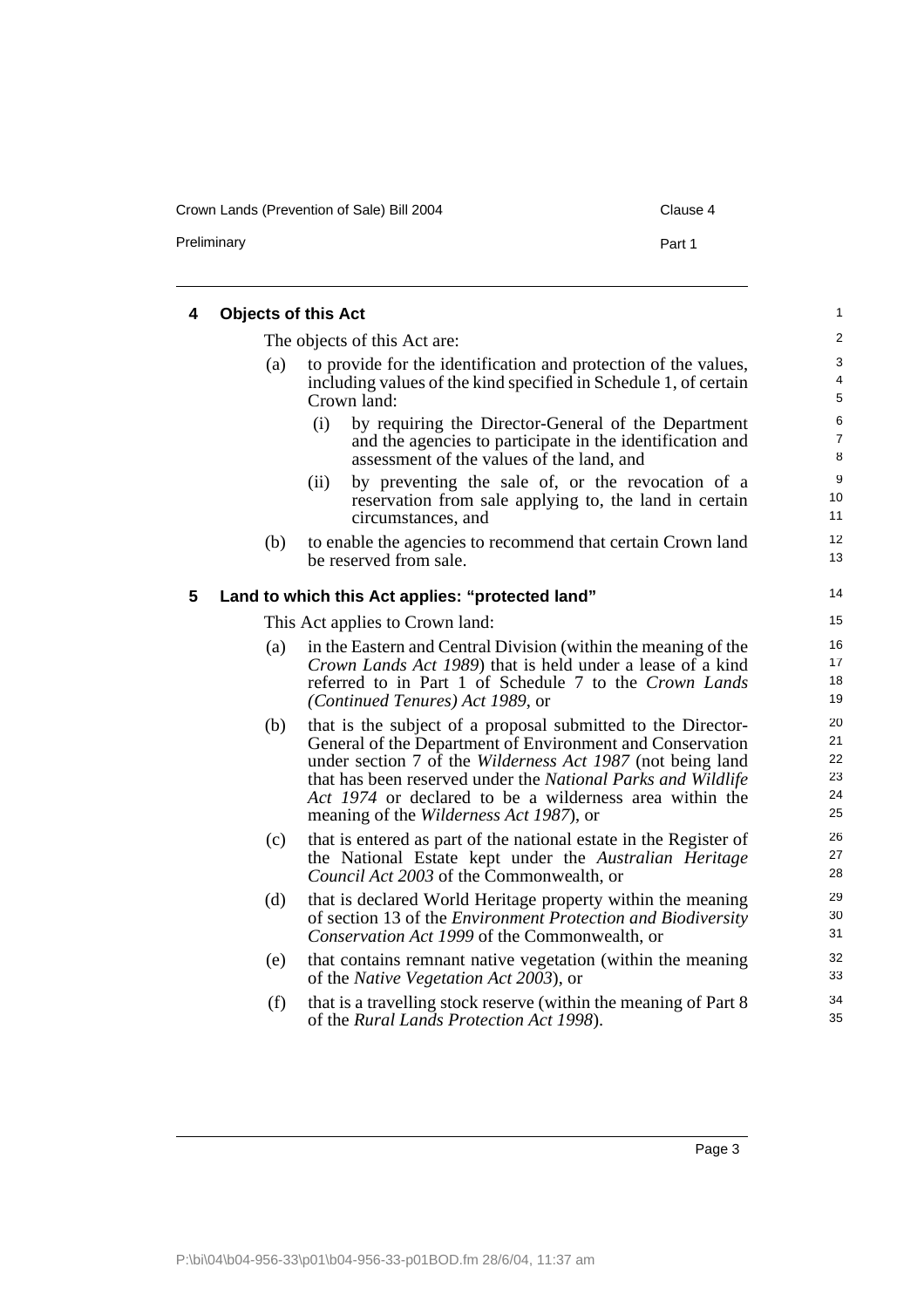#### Clause 6 Crown Lands (Prevention of Sale) Bill 2004

Part 1 Preliminary

#### <span id="page-11-0"></span>**6 Effect of this Act**

This Act has effect despite the provisions of the *Crown Lands Act 1989*, the *Crown Lands (Continued Tenures) Act 1989* or any other Act.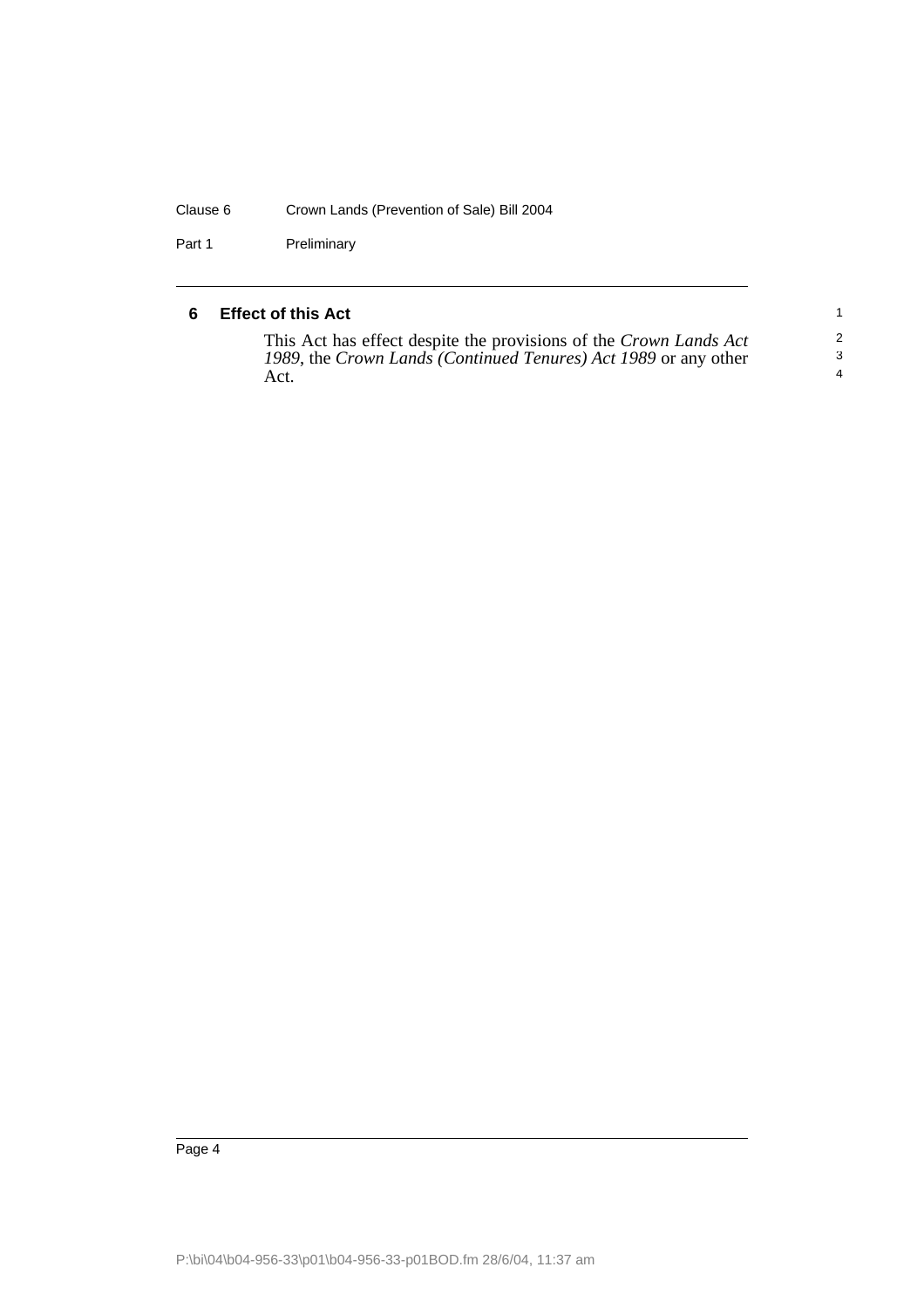| Crown Lands (Prevention of Sale) Bill 2004                   | Clause 7 |
|--------------------------------------------------------------|----------|
| Restrictions on, and assessment of values of, protected land | Part 2   |

### <span id="page-12-0"></span>**Part 2 Restrictions on, and assessment of values of, protected land**

#### <span id="page-12-1"></span>**7 Restriction on sale of, or revocation of reservations from sale applying to, protected land**

The Minister must not sell protected land, grant an application to purchase protected land or revoke a reservation from sale that applies to protected land unless the other provisions of this Part have been complied with in relation to the proposed sale, the application or the proposed revocation and the sale, the granting of the application or the revocation is not prevented by an objection under section 11, 12 or 18 of this Act or section 25E of the *Forestry Act 1916*.

#### <span id="page-12-2"></span>**8 Notice of proposed sale or revocation of reservation from sale**

- (1) Before protected land may be sold, an application for the purchase of protected land may be dealt with or a reservation from sale of protected land may be revoked, the Director-General of the Department must give each agency not less than 28 days' written notice of the proposed sale, the making of the application or the proposed revocation.
- (2) The duty imposed by this section applies to each proposal for the sale of protected land, each application for the purchase of protected land and each proposal to revoke a reservation from sale of protected land, subject to section 19 (3).

#### <span id="page-12-3"></span>**9 Description of land in notice**

A notice must describe the protected land to which it relates with sufficient particularity to enable the land to be readily identified by an agency.

#### <span id="page-12-4"></span>**10 Public notification that a notice has been given**

The Director-General of the Department must, not later than 21 days after the notice is given, publish notification of the giving of the notice in the Gazette and in a newspaper circulating generally in the area in which the protected land concerned is situated.

1  $\overline{2}$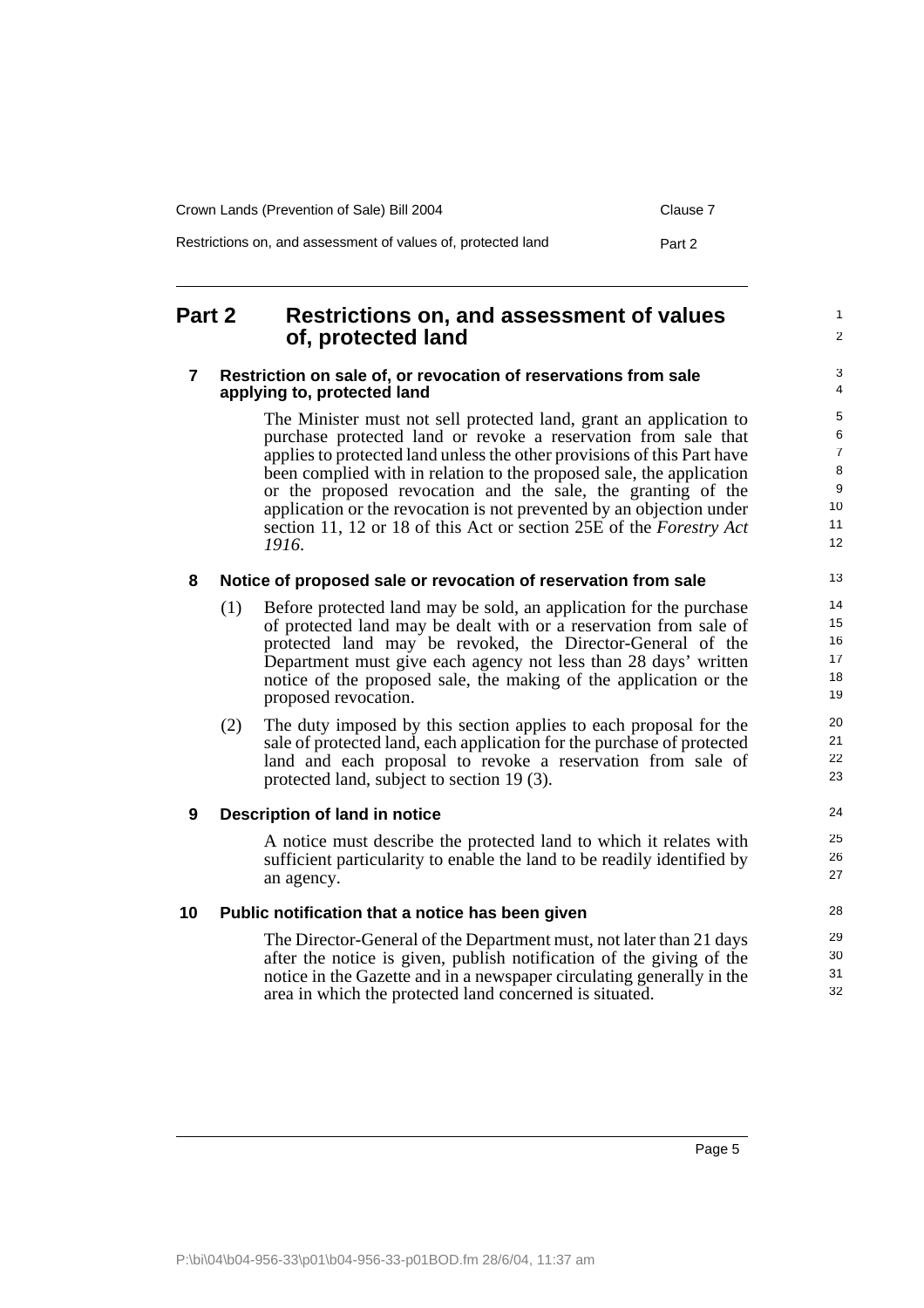Part 2 Restrictions on, and assessment of values of, protected land

#### <span id="page-13-0"></span>**11 Objection: Department of Environment and Conservation**

The Director-General of the Department of Environment and Conservation may, within 3 months after receiving a notice, inform the Director-General of the Department, in writing, that the Director-General of the Department of Environment and Conservation objects to the sale of, or the revocation of the reservation from sale that applies to, the protected land concerned.

#### <span id="page-13-1"></span>**12 Objection: Department of Primary Industries**

- (1) The Department of Primary Industries may, within 3 months after receiving a notice concerning the revocation of a reservation from sale, inform the Director-General of the Department, in writing, that the Department of Primary Industries objects to the revocation of the reservation from sale that applies to the protected land concerned.
- (2) Nothing in this Act (except section 19 (3)) affects section 25E of the *Forestry Act 1916* concerning an application for the purchase of land that may be or includes protected land.

#### <span id="page-13-2"></span>**13 Notice of objections to agencies**

The Director-General of the Department must inform each other agency as soon as practicable after an objection is made under section 11 or 12 or section 25E of the *Forestry Act 1916*.

#### <span id="page-13-3"></span>**14 Agencies to provide Director-General of Department with reports or certificates for assessment purposes**

Unless an agency has made an objection, or has been informed of an objection made, under section 11 or 12 or section 25E of the *Forestry Act 1916*, each agency must, within 4 months after receiving a notice, provide the Director-General of the Department with:

- (a) a report that assesses the values (including values of the kind specified in Schedule 1) of protected land described in the notice from the perspective of the agency concerned (having regard to the principal functions that the agency exercises) and that takes into account land evaluation criteria that the agency considers are applicable to the assessment, or
- (b) a certificate certifying that, after having had regard to applicable land evaluation criteria, the agency is of the opinion that, from its perspective (having regard to the principal functions that the agency exercises) the values of the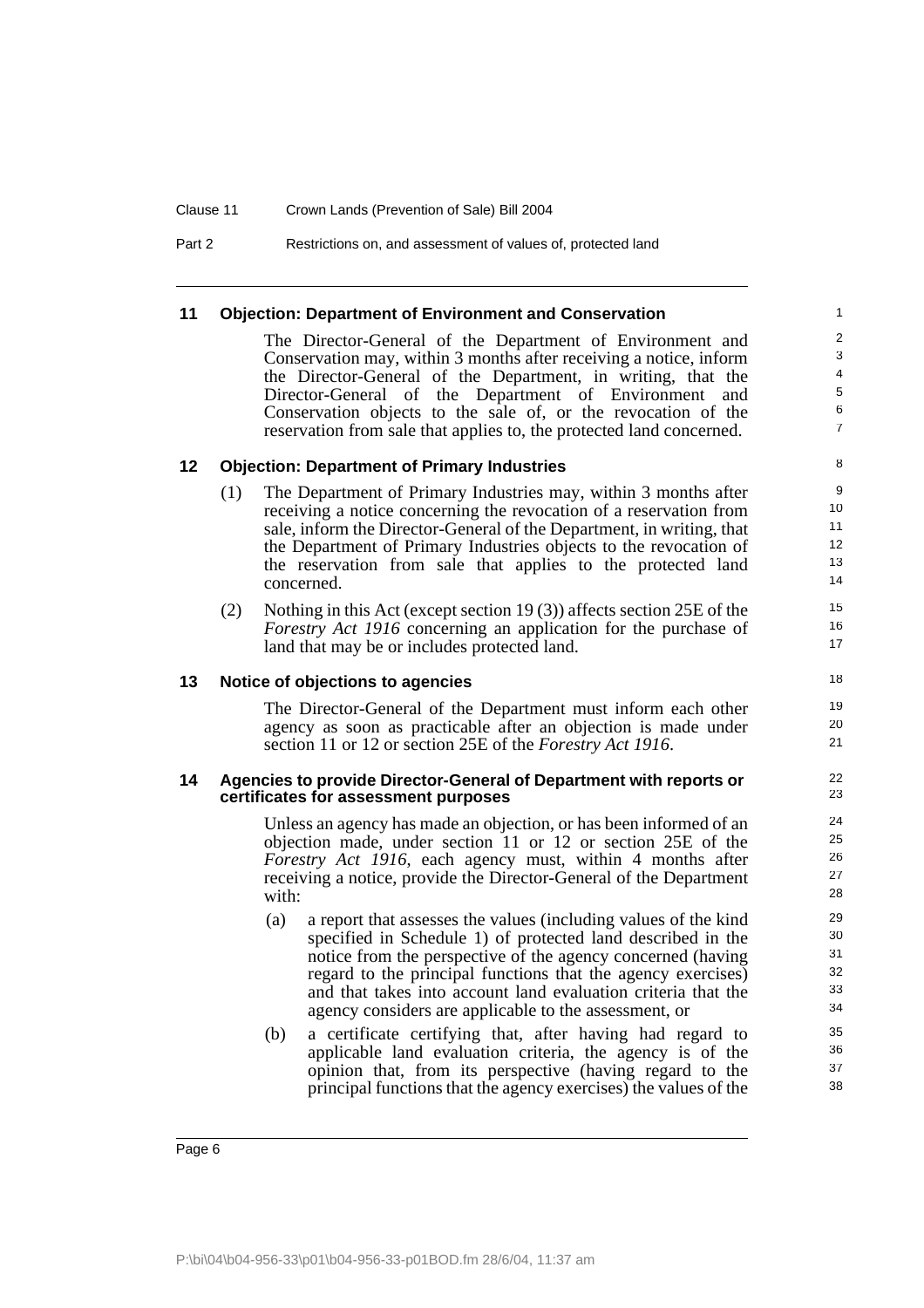| Crown Lands (Prevention of Sale) Bill 2004                   | Clause 15 |
|--------------------------------------------------------------|-----------|
| Restrictions on, and assessment of values of, protected land | Part 2    |

protected land are of insufficient significance to justify the agency objecting to the sale of, the grant of the application to purchase, or the revocation of the reservation from sale applying to, the protected land.

#### <span id="page-14-0"></span>**15 Public access to reports and certificates**

- (1) A person may inspect a report or certificate provided by an agency to the Director-General of the Department at the principal office of the Department during normal business hours.
- (2) A person may obtain a copy of the whole or part of such a report or certificate on payment of a reasonable fee fixed for the purpose by the Director-General of the Department.

#### <span id="page-14-1"></span>**16 Director-General of Department to assess values of protected land**

- (1) If no objection is made under section 11 or 12 or section 25E of the *Forestry Act 1916* within 6 months after a notice is given to the agencies, the Director-General of the Department must assess, and prepare an assessment report on, the values of the protected land described in the notice.
- (2) In making the assessment, the Director-General must have regard to:
	- (a) reports or certificates provided by the agencies under section 14, and
	- (b) any assessment of the capabilities of the land made under Part 3 of the *Crown Lands Act 1989*.

#### <span id="page-14-2"></span>**17 Assessment report: publication and tabling of notice of completion**

- (1) Within 7 months after giving a notice, the Director-General of the Department must complete an assessment report on the values of the relevant land and must give notice of completion of the report in the Gazette.
- (2) The Director-General must give copies of the assessment report to the Minister.
- (3) The Minister must cause a copy of the assessment report to be laid before each House of Parliament as soon as practicable after the report is completed.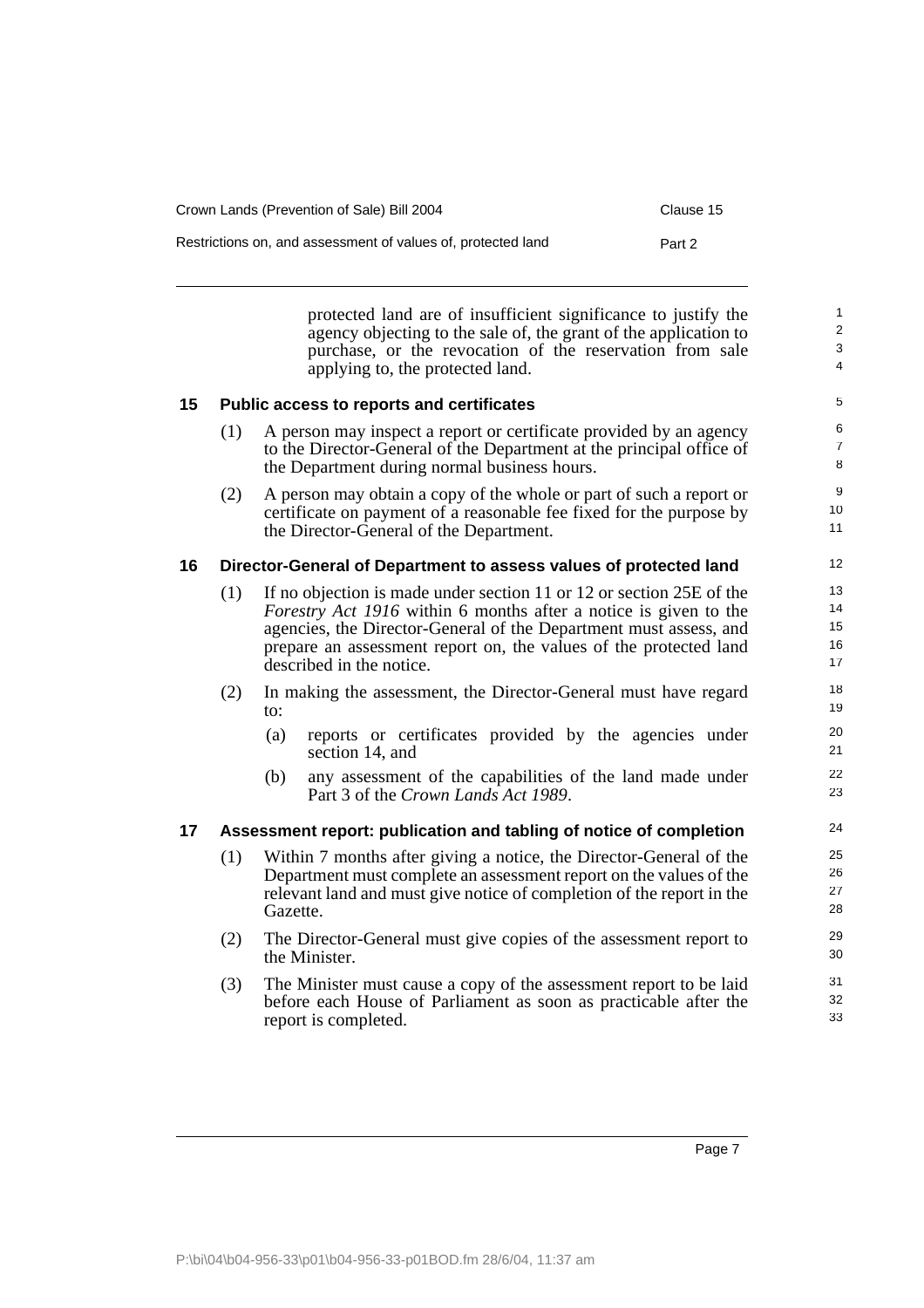| Clause 18 | Crown Lands (Prevention of Sale) Bill 2004                   |
|-----------|--------------------------------------------------------------|
| Part 2    | Restrictions on, and assessment of values of, protected land |

#### <span id="page-15-0"></span>**18 Objections following publication of notice of completion and assessment report**

Within 3 months after notice of completion of the assessment report is published in the Gazette, any agency, including the Director-General of the Department of Environment and Conservation or the Department of Primary Industries, may inform the Director-General of the Department, in writing, that it objects to the sale of, the granting of the application to purchase or the revocation of the reservation from sale that applies to, the protected land to which the assessment report relates.

32 33 34

#### <span id="page-15-1"></span>**19 Effect of objections**

- (1) If an agency objects to the sale of or the granting of an application to purchase protected land, any such application pending at the time of the objection is taken to have been refused on the date on which the objection is received by the Director-General of the Department.
- (2) If an agency objects to the revocation of a reservation from sale applying to protected land, the reservation from sale must not be revoked.
- (3) If an application to purchase protected land or revoke a reservation from sale applying to relevant land is refused in accordance with this section, another application to purchase the protected land concerned or to revoke the reservation from sale applying to the protected land concerned must not be considered or otherwise dealt with until after 5 years from the date on which the application was last refused (or last taken to be refused).
- (4) Any action taken in contravention of this section is void.

#### <span id="page-15-2"></span>**20 Gazette notification of objections**

An objection made by an agency under this Part (and an objection made under section 25E of the *Forestry Act 1916*) must be notified in the Gazette by the agency concerned not later than 14 days after the objection is made.

#### <span id="page-15-3"></span>**21 Public access to objections**

A person may obtain a copy of an objection from the agency making it on payment of a reasonable fee fixed by the agency.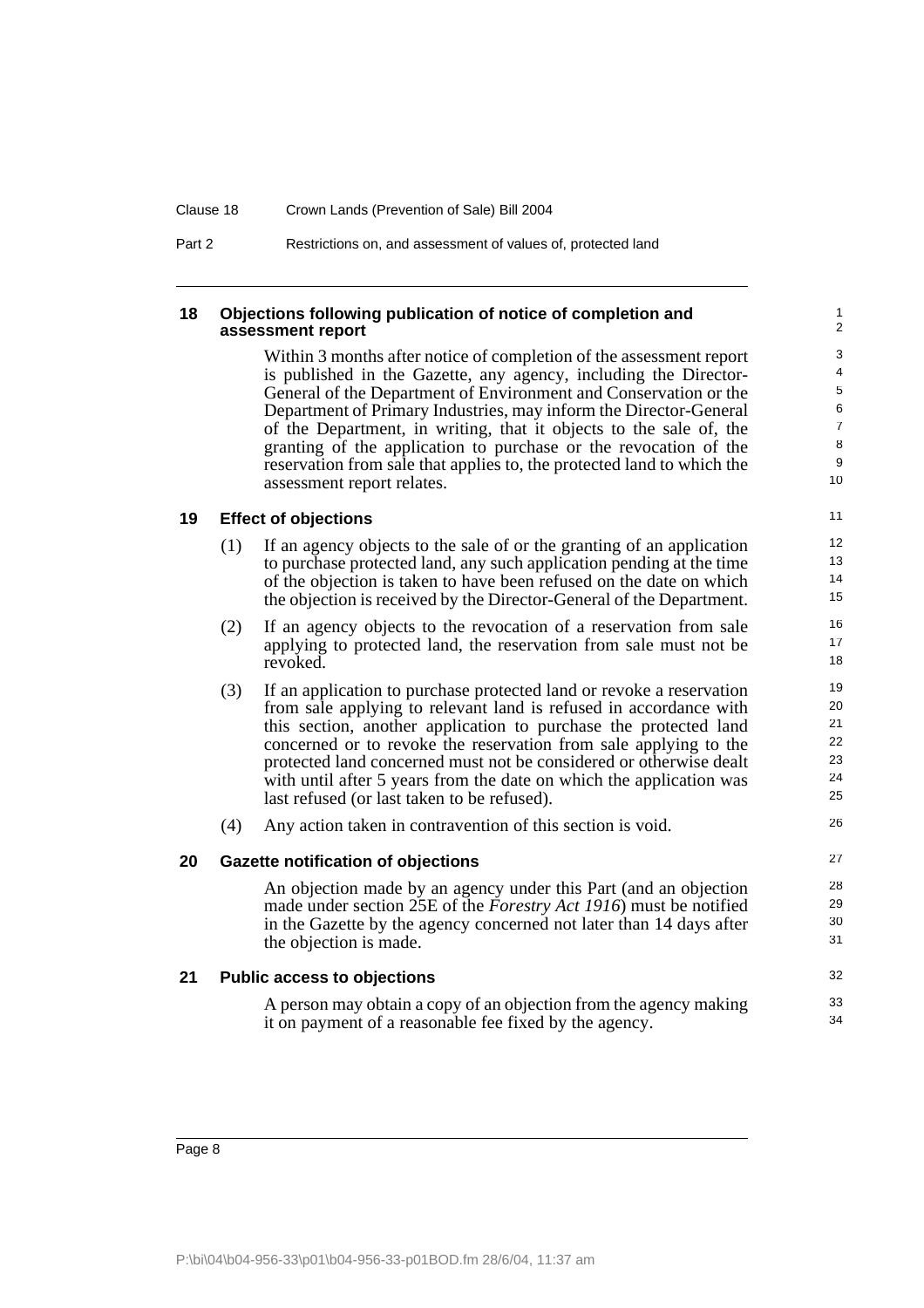Crown Lands (Prevention of Sale) Bill 2004 Clause 22

Miscellaneous **Part 3** 

<span id="page-16-2"></span><span id="page-16-1"></span><span id="page-16-0"></span>

| Part 3 |     | <b>Miscellaneous</b>                                                                                                                                                                                                                                                                                       | $\mathbf{1}$                        |  |
|--------|-----|------------------------------------------------------------------------------------------------------------------------------------------------------------------------------------------------------------------------------------------------------------------------------------------------------------|-------------------------------------|--|
| 22     |     | Agencies may recommend reservation of protected land from sale                                                                                                                                                                                                                                             | 2                                   |  |
|        |     | An agency may recommend, in writing, to the Director-General of<br>the Department that the Minister reserve protected land from sale.                                                                                                                                                                      | 3<br>$\overline{4}$                 |  |
| 23     |     | Public access to information concerning protected land                                                                                                                                                                                                                                                     | 5                                   |  |
|        | (1) | The Director-General of the Department must make available for<br>public inspection all documents and other material held by the<br>Department that relate to protected land and, in particular, to any<br>assessment, recommendation or decision made by the Department<br>or the Minister as to whether: | 6<br>$\overline{7}$<br>8<br>9<br>10 |  |
|        |     | (a)<br>applications to purchase protected land should be granted, or                                                                                                                                                                                                                                       | 11                                  |  |
|        |     | (b)<br>reservations from sale should be made or revoked in respect<br>of protected land.                                                                                                                                                                                                                   | 12<br>13                            |  |
|        | (2) | A person may inspect the documents and other material at the<br>principal office of the Department during normal business hours.                                                                                                                                                                           | 14<br>15                            |  |
|        | (3) | A person may obtain a copy of the whole or part of the documents<br>and other material on payment of a reasonable fee fixed by the<br>Director-General.                                                                                                                                                    | 16<br>17<br>18                      |  |
|        | (4) | Nothing in this section requires the Director-General to disclose any<br>document or other material concerning the personal affairs of any<br>person.                                                                                                                                                      | 19<br>20<br>21                      |  |
| 24     |     | Delegation by Director-General of the Department                                                                                                                                                                                                                                                           | 22                                  |  |
|        |     | The Director-General of the Department may delegate any of his or<br>her functions, other than this power of delegation, to any person<br>employed within the Department.                                                                                                                                  | 23<br>24<br>25                      |  |
| 25     |     | <b>Restraint of breaches of this Act</b>                                                                                                                                                                                                                                                                   |                                     |  |
|        | (1) | Any person may bring proceedings in the Land and Environment<br>Court for an order to remedy or restrain a breach of this Act, whether<br>or not any right of that person has been or may be infringed by or as<br>a consequence of that breach.                                                           | 27<br>28<br>29<br>30                |  |
|        | (2) | Proceedings under this section may be brought by a person on his or<br>her own behalf or on behalf of himself or herself and on behalf of                                                                                                                                                                  | 31<br>32                            |  |

<span id="page-16-4"></span><span id="page-16-3"></span>other persons (with their consent), or a body corporate or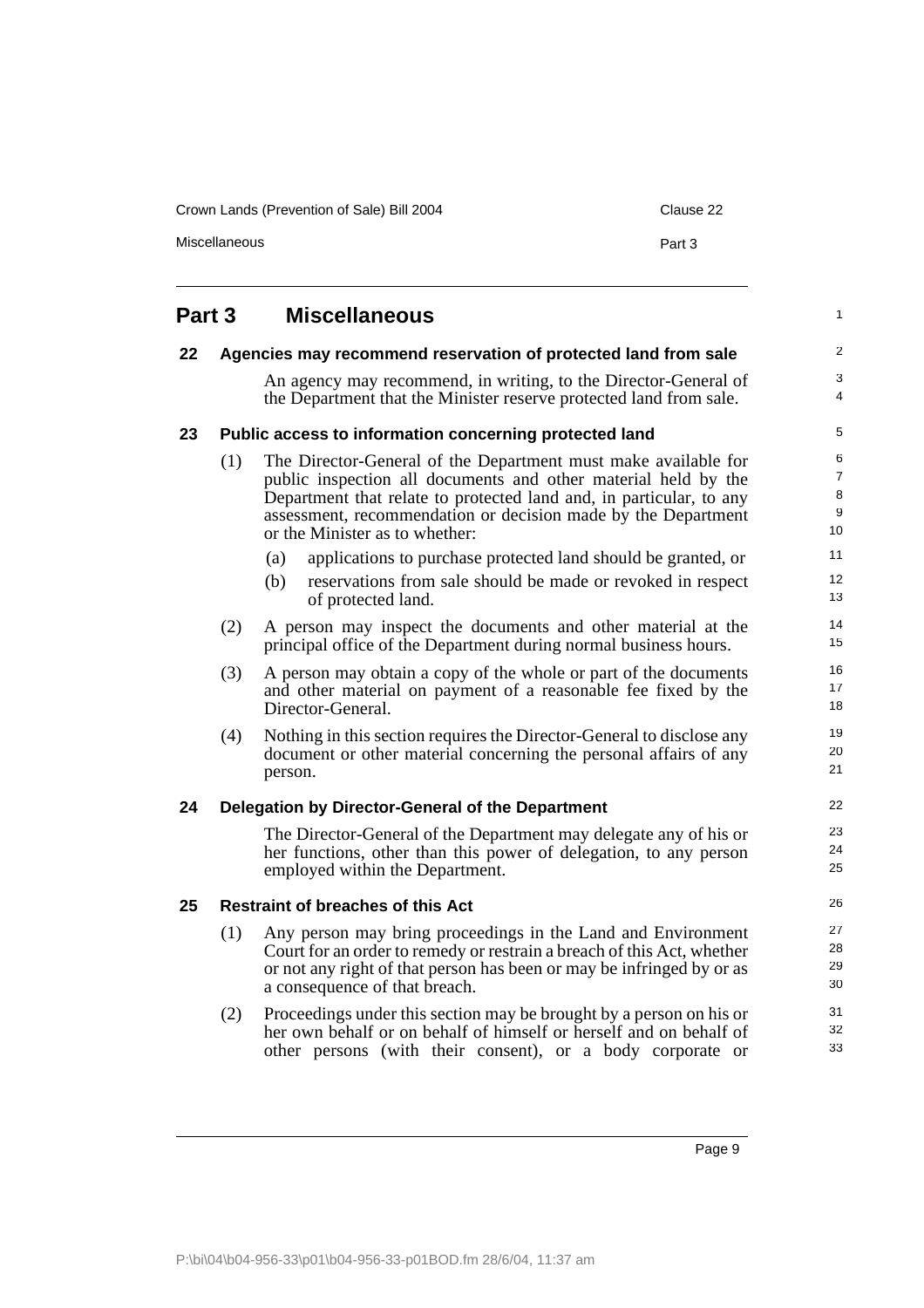Part 3 Miscellaneous

unincorporated (with the consent of its committee or other controlling or governing body), having like or common interests in those proceedings.

(3) Any person on whose behalf proceedings are brought is entitled to contribute to or provide for the payment of the legal costs and expenses incurred by the person bringing the proceedings.

#### <span id="page-17-0"></span>**26 Transitional arrangements**

If, between the date of introduction of the Bill for this Act into the Legislative Council and the date of assent, the Minister has sold or entered into a contract to sell protected land, has granted an application to purchase protected land or has revoked a reservation from sale that applies to protected land, the sale or contract, the grant of the application or the revocation of the reservation from sale is void.

#### <span id="page-17-1"></span>**27 Regulations**

The Governor may make regulations, not inconsistent with this Act, for or with respect to any matter that by this Act is required or permitted to be prescribed or that is necessary or convenient to be prescribed for carrying out or giving effect to this Act.

#### <span id="page-17-2"></span>**28 Amendment of Land and Environment Court Act 1979 No 204 (s 20, Class 4—environmental planning and protection and development contract civil enforcement)**

The *Land and Environment Court Act 1979* is amended:

- (a) by inserting after section 20 (1) (dh) the following paragraph:
	- (di) proceedings under section 25 of the *Crown Lands (Prevention of Sale) Act 2004*,
- (b) by inserting in alphabetical order in the list of Acts and provisions in section 20 (3) (a) the words "*Crown Lands (Prevention of Sale) Act 2004*,".